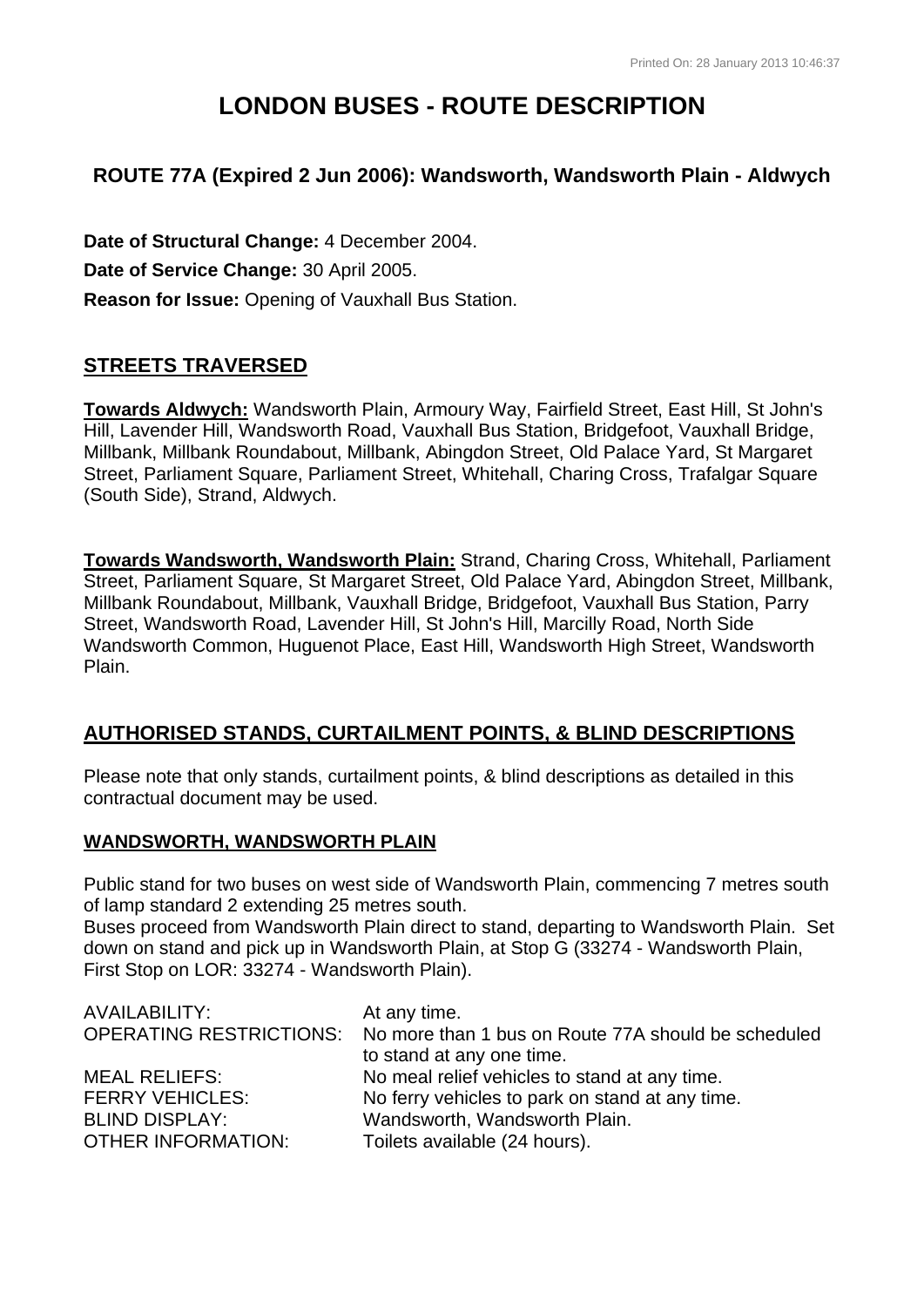# **CLAPHAM JUNCTION, ST JOHN'S HILL (from ALDWYCH)**

Private stand for three buses on forecourt of railway stores office on north side of St John's Hill.

Buses proceed from St John's Hill via St John's Hill Stand to stand, departing via St John's Hill Stand to St John's Hill. Set down in St John's Hill, at Stop M (429 - Clapham Junction Station #, Last Stop on LOR: 25566 - Clapham Junction Station #) and pick up in St John's Hill, at Stop D (429 - Clapham Junction Station #, First Stop on LOR: 429 - Clapham Junction Station #).

AVAILABILITY: At any time. OPERATING RESTRICTIONS: Unscheduled curtailments only. BLIND DISPLAY: Clapham Junction Station.

MEAL RELIEFS: No meal relief vehicles to stand at any time. FERRY VEHICLES: No ferry vehicles to park on stand at any time.

## **VAUXHALL STATION**

Public stand on west side of South Lambeth Place, commencing at 3 metres south of northern abutment of railway bridge and extending 46 metres southwards.

### From Aldwych.

Buses proceed from Bridgefoot via Kennington Lane, Bridgefoot, Kennington Lane, South Lambeth Road and South Lambeth Place to stand, departing via South Lambeth Place, Vauxhall Bus Station and Parry Street to Wandsworth Road. Set down in Bridgefoot, G (BP4322 - Vauxhall Bus Station, Last Stop on LOR: 7842 - Vauxhall Bridge Road) and pick up in Wandsworth Road, B (BP4317 - Vauxhall Bus Station, First Stop on LOR: BP4317 - Vauxhall Bus Station).

### From Wandsworth, Wandsworth Plain.

Buses proceed from Wandsworth Road via Kennington Lane, South Lambeth Road and South Lambeth Place to stand, departing via South Lambeth Place to Vauxhall Bus Station. Set down in Wandsworth Road, B (BP4317 - Vauxhall Bus Station, Last Stop on LOR: 2322 - Covent Garden Market East Side) and pick up in Vauxhall Bus Station.

| AVAILABILITY:<br>OPERATING RESTRICTIONS: | At any time.                                    |
|------------------------------------------|-------------------------------------------------|
|                                          | Unscheduled curtailments only.                  |
| MEAL RELIEFS:                            | No meal relief vehicles to stand at any time.   |
| <b>FERRY VEHICLES:</b>                   | No ferry vehicles to park on stand at any time. |
| <b>BLIND DISPLAY:</b>                    | <b>Vauxhall Station.</b>                        |